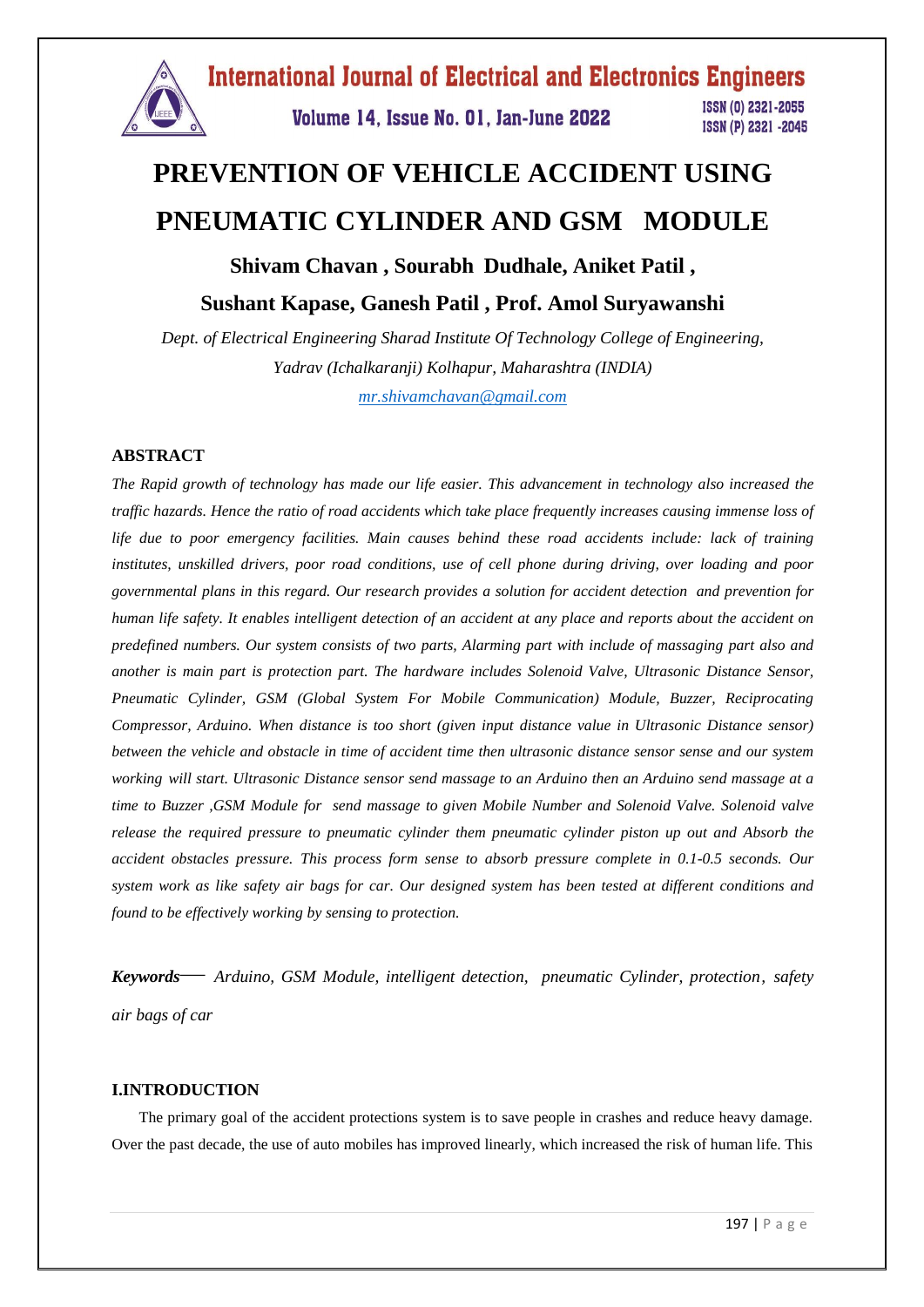

#### **International Journal of Electrical and Electronics Engineers** ISSN (0) 2321-2055 Volume 14, Issue No. 01, Jan-June 2022 ISSN (P) 2321 -2045

is because the emergency services are inadequate[1]. We use an alert system in this System that helps to strengthen the protection system of the crash system.

 This device senses the occurrences of the accident when distance is too short (given input distance value in Ultrasonic Distance sensor )between the vehicle and obstacle in time of accident time then ultrasonic distance sensor sense and our system working will start[2]. Ultrasonic Distance Sensor send message to an Arduino then an Arduino send message at a time to Buzzer, GSM Module for send massage to given mobile number and solenoid valve[3].Solenoid valve release the required pressure to pneumatic cylinder piston up out and Absorb the accident obstacles pressure[4].

# **II. WORKING PRINCIPLE**

#### **A. Block Diagram***-*

The Block diagram consists of a Compressor, a GSM module, Auduino, an switch, Ultrasonic sensor , Alarm, Buzzer, pneumatic

Cylinder, Solenoid valve and power supply. All the implementation is sketched in figure 1.

 The Main module (heart of this project) is the micro controller (Arduino At328P) which provides high speed processing of the data because of the pipelining technique and ability to be used as a 16bit controller. The main advantage of using this controller is its better performance with high code density. The total controlling action will be done through this micro controller. Based on the signals given to the microcontroller that will be totally controlled at the output section.

A GSM is used to get the signals and receive the signals from the satellites. In this project, GSM get the signals from the satellites and those are given to the microcontroller[5]. The signals may be in the form of the coordinates; these are represented in form of the latitudes, longitudes and altitude.

 A GSM modem is used to get the messages from the mobile and as well as reading the message also[6]. There after sending the acknowledgement will be done. Before operating this GSM modem first we have to insert the SIM card in this modem[7]. Then the total receiving and sending the messages will be done based on this number. First the concerned person has to register for that number and second one is viewing and controlling section the vehicle like tracking and blocking[8].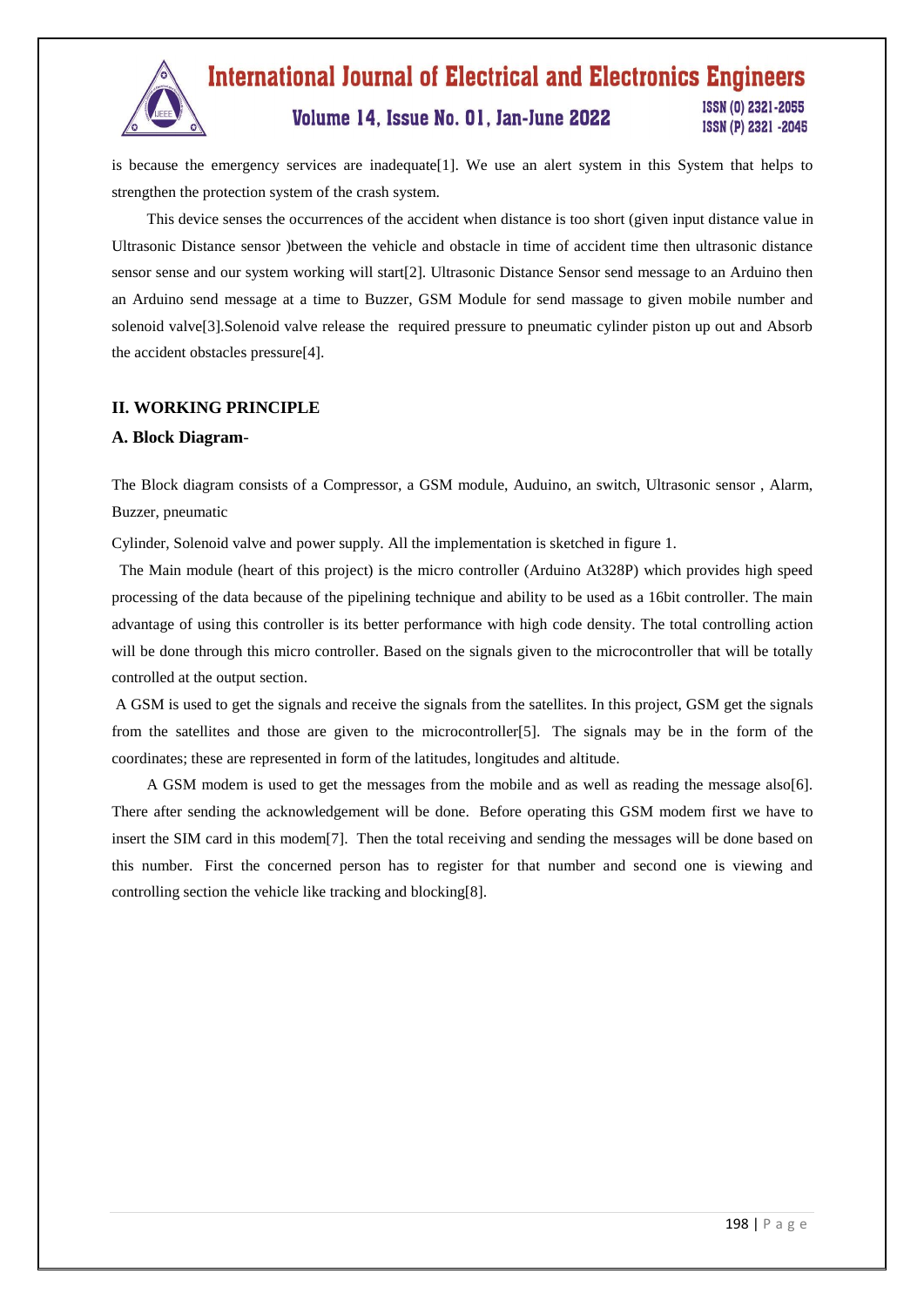

# Figure 1: Block Diagram of System [2]

The maximum power supply required to operate the hardware circuitry is +5V DC voltage. Finally the serial communication used to interface GSM modules with the Arduino At328P microcontroller. All the components are interfaced precisely so that the accident detection and alert message sending are fully automated, so that the warning time is reduced significantly.

# **B. Components –**

# **1.Solenoid Valve-**



Figure 2: Solenoid Valve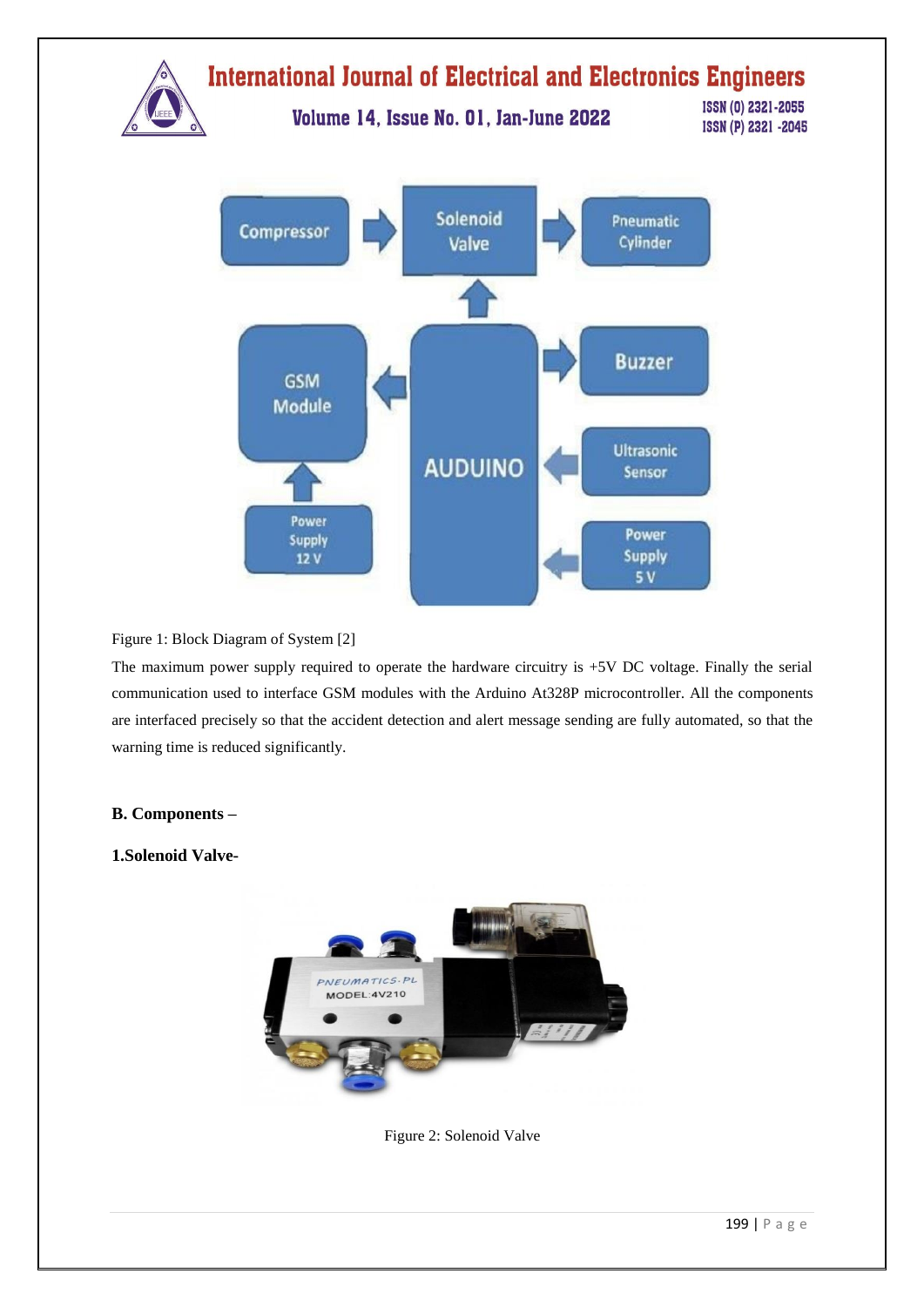

Solenoid valve are used to control the flow of air. They are commonly used to shut off and release the air .Solenoid valve is electromechanically operated valve. It is necessary to start and stop the flow of air in the circuit to control air in the system.

# **2.Ultrasonic Distance Sensor-**



Figure 3: Ultrasonic distance sensor

This is the HC-SR04 ultrasonic distance sensor. This economical sensor provides 2cm to 400cm of non-contact measurement

functionality with a ranging accuracy that can reach up to 3mm. Each HC-SR04 module includes an ultrasonic transmitter, a receiver and a control circuit.

There are only four pins that you need to worry about on the HC-SR04: VCC (Power), Trig (Trigger), Echo (Receive), and GND (Ground). You will find this sensor very easy to set up and use for your next range-finding project.

This sensor has additional control circuitry that can prevent inconsistent "bouncy" data depending on the application.

#### **Features:**

Operating Voltage=5V DC Operating Current=15mA Measure Angle=15° Ranging Distance= 2cm-4 **3.Pneumatic Cylinder-**



Figure 4: Pneumatic Cylinder

Pneumatic cylinders are mechanical devices which use the power of compressed gas to produce a force in a reciprocating linear motion. Pneumatic systems use compressed air to create rotary or linear mechanical motion and power applications. A double-acting cylinder uses compressed air to move a piston in and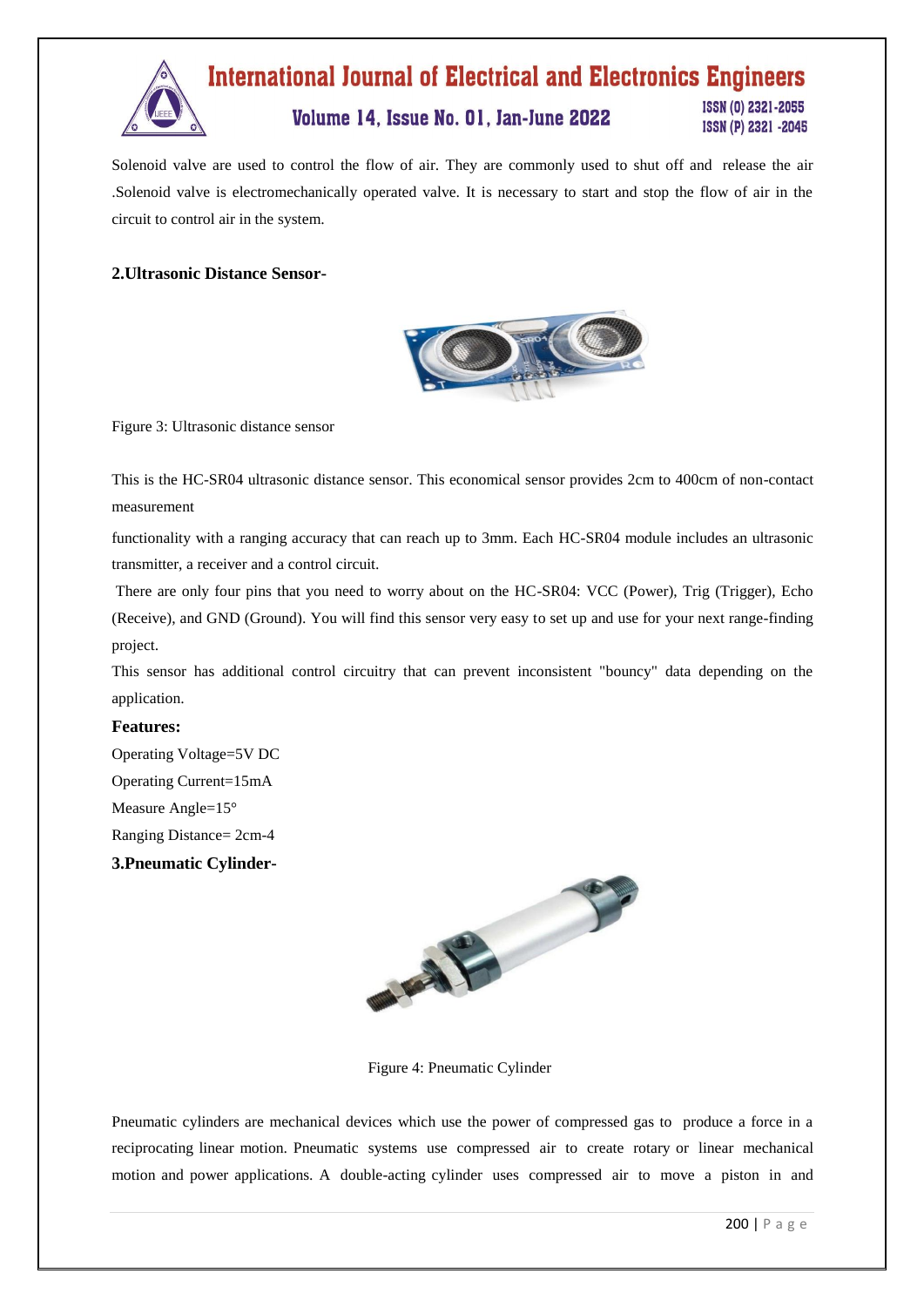

out, while a single-acting cylinder uses compressed air for one-way movement and a return spring for the other.

# **4.GSM (Global System for Mobile communication) Module-**



Figure 5: GSM Module

GSM module is a hardware device that uses GSM mobile telephone technology to provide a data link to a remote network. More suitable network with robust features. It uses 4 different frequency bands of 850 MHz, 900 MHz, 1800 MHz and 1900 MHz. A GSM digitizes and reduces the data, then sends it down through a channel with two different streams of client data, each in its own particular time slot.

#### **Features:**

High-Quality Product (Not hobby grade). 5V interface for direct communication with MCU kit. Configurable baud rate. Built- in Sim Cardholder. Built-in Network status LED. Inbuilt powerful TCP/IP protocol. Internet data transfer over GPRS.

**5.Buzzer –**



Figure 6: Buzzer

An audio signalling device like a beeper or buzzer may be electromechanical or [piezoelectric](https://www.elprocus.com/what-is-a-piezoelectric-material-working/) or mechanical type. The main function of this is to convert the signal from audio to sound. Generally, it is powered through DC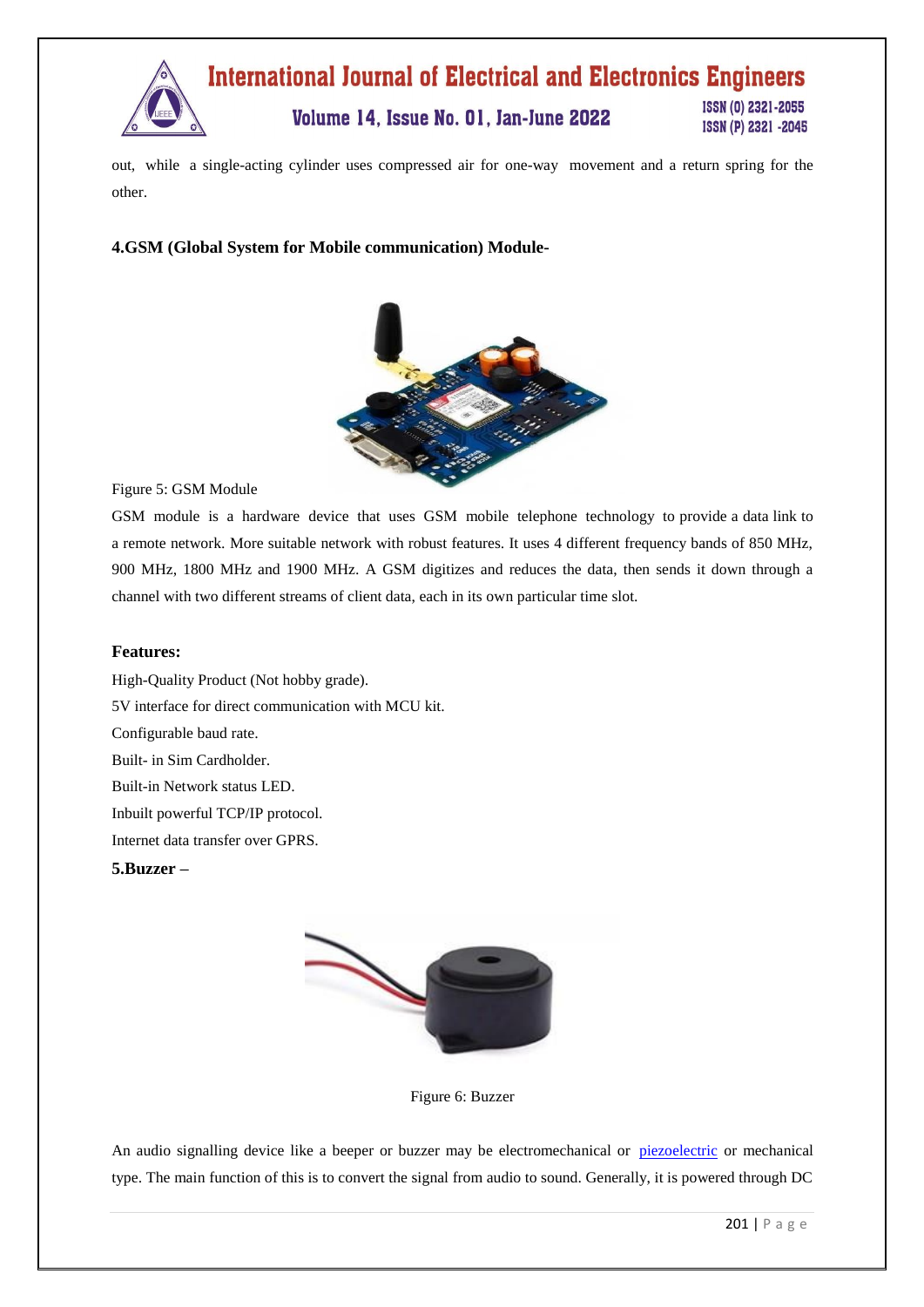

voltage and used in timers, alarm devices, printers, alarms, computers, etc .Based on the various designs, it can generate different sounds like alarm, music, bell & siren.

# **6.Reciprocating Compressor-**



#### Figure 7: Reciprocating Compressor

Reciprocating compressor used to produce high-pressure gas output. Required pressure 2 Bars minimum (200000 Pascal) A reciprocating compressor is the most famous type that uses in AC. A piston inside the AC compressor moves forward and backward to suck and compress the air.

# **7.Arduino** –



Figure 8: Arduino

Arduino is an open-source electronics platform based on easy-to-use hardware and software.

Arduino has 14 digital input/output pins in which 6 can be used as pwm outputs, a 16 MHz ceramic resonator, an icsp header, a usb connections ,6 analog inputs It, a power jack and a reset button. This contains all the required support needed for microcontroller. Arduino is an open-source platform used for building electronics projects. Arduino consists of both a physical programmable circuit board (often referred to as a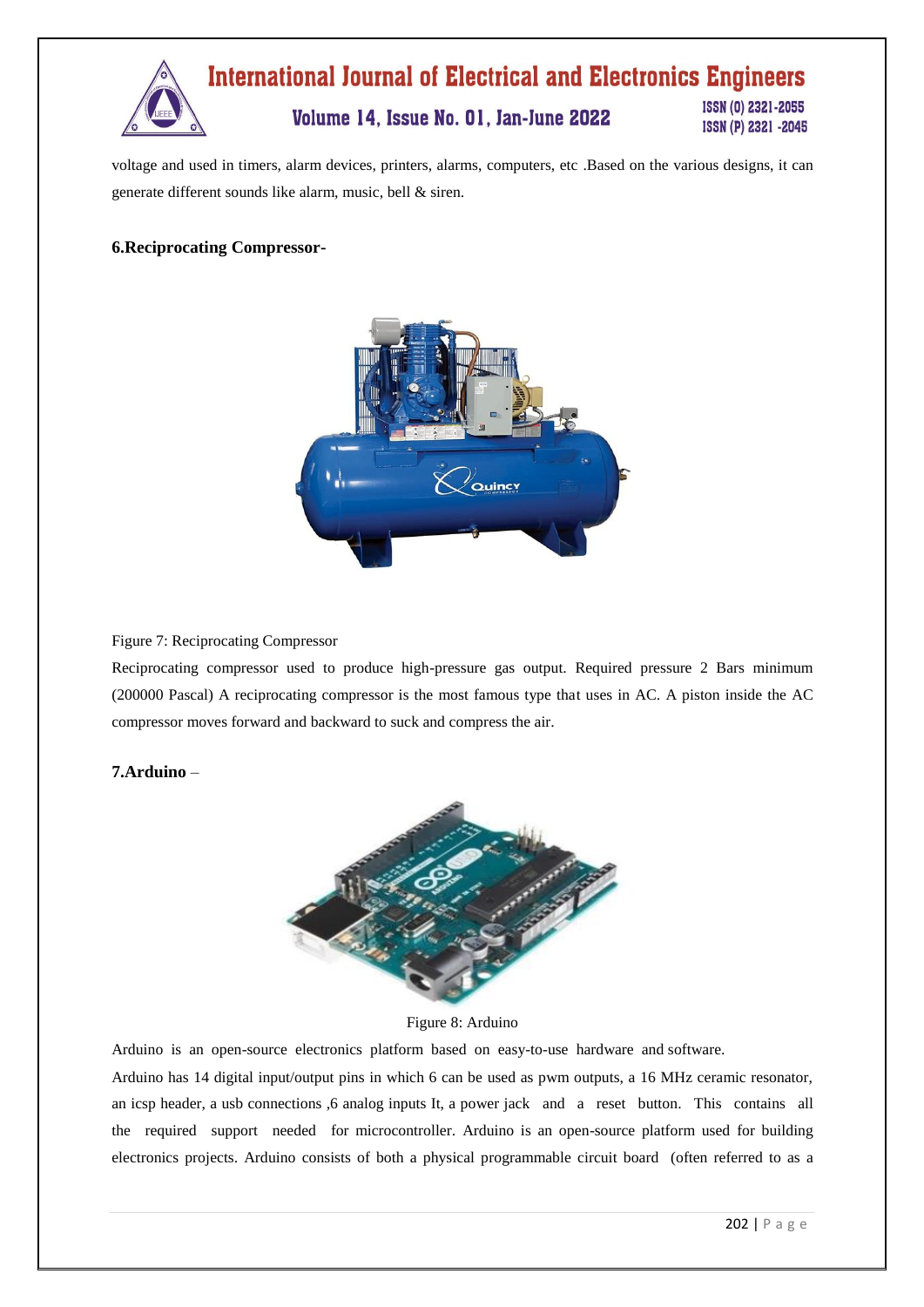

#### **International Journal of Electrical and Electronics Engineers** ISSN (0) 2321-2055 Volume 14, Issue No. 01, Jan-June 2022 ISSN (P) 2321 -2045

microcontroller) and a piece of software, or IDE (Integrated Development Environment) that runs on your computer, used to write and upload computer code to the physical board.

# **C.Working –**

The proposed circuit consists of just three components the Arduino board, the GSM module and the ultrasonic sensor. The whole circuit can be powered from 5V supply with at-least 1A of current. The GSM board may consumes 1A at peak so it must be power from a 12V / 1A supply, additionally Arduino can also powered from the same 5v supply either through DC jack or via Vin pin. The Tx and Rx of Arduino is connected with Rx and Tx of GSM respectively and ground connection is established between the two boards. The Trigger and Echo pins are connected to pin numbers 2 and 3 of Arduino respectively. The ultrasonic sensor HC-SR04 is powered from 5V output pin of Arduino. We are considered minimum distance is equal to the 5 cm if obstacles reached to minimum distance buzzer will start to buzz. at the same time it will blow the alarm and

send text messages to the user the same number is stored in the system. like wise it will work on infinite loop.



# **III. RESULT**

**A.Photos-**

#### **B.Project Working Video-**

**[1](https://drive.google.com/file/d/1VmScdhQt_pl-CaNwBLtERsObrGfpBd1G/view?usp=drivesdk)**[.https://drive.google.com/file/d/1VmScdhQt\\_pl-CaNwBLtERsObrGfpBd1G/view?usp=drivesdk](https://drive.google.com/file/d/1VmScdhQt_pl-CaNwBLtERsObrGfpBd1G/view?usp=drivesdk) [2.https://drive.google.com/file/d/1Vnd9oOSPjT4dnBzx3waTywva-EIrkAqn/view?usp=drivesdk](https://drive.google.com/file/d/1Vnd9oOSPjT4dnBzx3waTywva-EIrkAqn/view?usp=drivesdk)